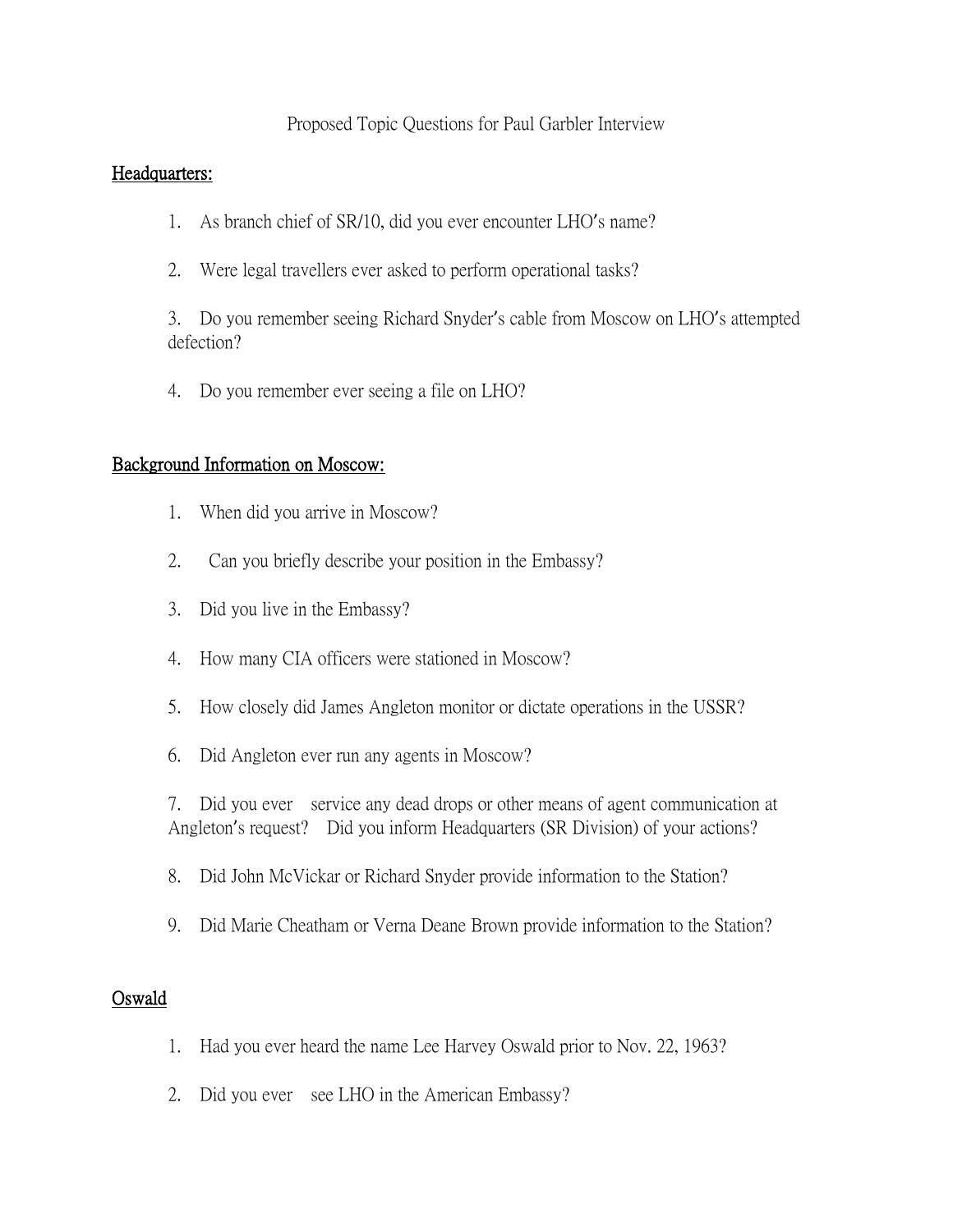3. Did anyone ever discuss LHO with you or mention his name to you prior to Nov. 22, 1963?

4. Did anyone ever discuss LHO and his activities in the USSR with you after Nov. 22, 1963?

5. Did LHO meet with any CIA officers during his visits to the embassy in 1959?

6. Was the Station aware of LHO's arrival and pressence in Moscow in 1959?

7. Was the Station told of LHO's intention to defect? By whom? When?

8. Did LHO interact with any CIA officers at any time during his 1959-62 stay in the USSR?

- 9. Did the Station have any contact with LHO during his 1959-62 stay in the USSR?
- 10. Did any CIA officers visit the USSR for the purpose of making contact with LHO?
- 11. Did the Station monitor LHO's actions in Moscow or Minsk?
- 12. What was the reaction in the Embassy to news of the assassination in Dallas?
- 13. Was the reaction what you would have expected?

# Embassy Details - 1959

- 1. Could you describe the general layout of the Embassy?
- 2. What offices were on each floor?
- 3. On which floor was your office?
- 4. Who else shared the floor with you?
- 5. Could you describe the general layout of the first floor visitors area? (Sketch)
- 6. Could you describe the layout of the first floor consular area?